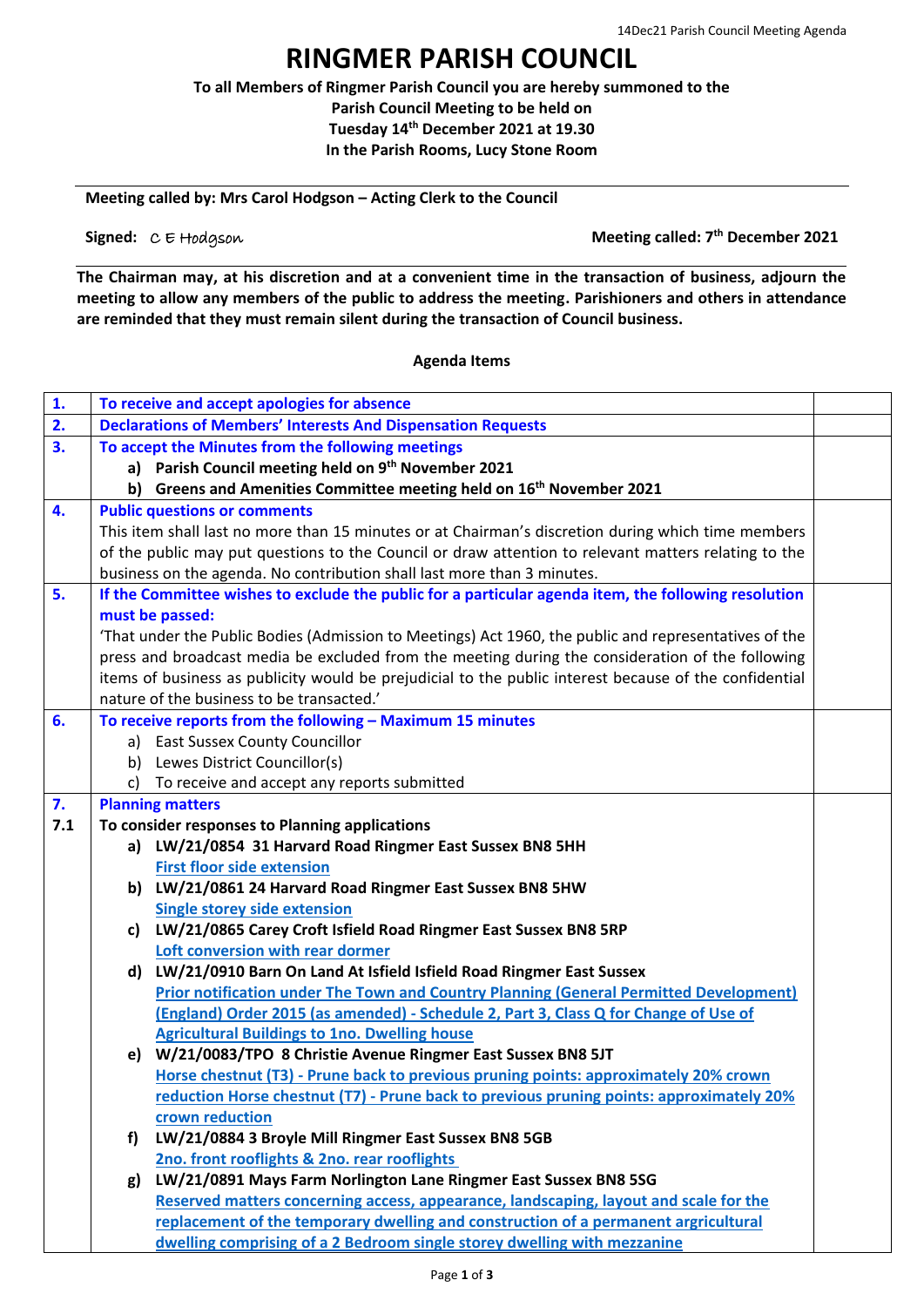|     |                  | h) LW/21/0894/CD Caburn Field Anchor Field Ringmer East Sussex                               |            |
|-----|------------------|----------------------------------------------------------------------------------------------|------------|
|     |                  | Discharge of conditions 13 (Verification Report including Sampling and Monitoring) and 26    |            |
|     |                  | (Evidence of Drainage System Construction) of application LW/18/0808                         |            |
| 7.2 |                  | To receive and note decisions on previous Planning applications                              |            |
|     |                  | a) LW/21/0589/CD Ringmer Bowls Club Lewes Road Ringmer East Sussex BN8 5QA                   |            |
|     |                  | discharge of conditions 2 (details of external window and door joinery), 3 (samples of       |            |
|     |                  | technical details of rainwater goods), 4 (proposed materials) of application LW/21/0137 -    |            |
|     |                  | <b>Decision: Approved</b>                                                                    |            |
|     |                  | b) LW/21/0611 7 Broyle Mill Ringmer East Sussex BN8 5GB                                      |            |
|     |                  | Single-storey outbuilding for ancillary use as a home office - Decision: Approved            |            |
|     |                  | c) LW/21/0618 2 Ringmer Park Cottages Ham Lane Ringmer East Sussex BN8 5SE                   |            |
|     |                  | single-storey rear extension, two-storey side extension and detached flat roof garage -      |            |
|     |                  | <b>Decision: Approved</b>                                                                    |            |
|     |                  | d) LW/21/0635 43 Craig Meadows Ringmer East Sussex BN8 5FB                                   |            |
|     |                  | loft conversion with rear dormer - Decision: Approved                                        |            |
|     |                  | e) LW/21/0649/CD Land Adjacent To Neaves House Laughton Road Ringmer East Sussex             |            |
|     |                  | Discharge of condition 4 (surface water drainage), 14 (Construction Management Plan) and     |            |
|     |                  | 16 (hard and soft landscaping details) in relation to approval LW/20/0867 - Decision:        |            |
|     |                  | Approved                                                                                     |            |
|     | f)               | LW/21/0664 17 Langham Close Ringmer East Sussex BN8 5HL                                      |            |
|     |                  | single-storey rear extension and erection of side porch - Decision: Approved                 |            |
|     |                  | TW/21/0058/TCA Delves House Delves Close Ringmer East Sussex                                 |            |
|     | g)               | 666 - 1 No. Field Maple - crown reduce to previous pruning points, by up to 2 metres (TPO    |            |
|     |                  | (No. 24) 1997) 607 - 1 No. Lime - remove epicormic growth from base to 3 metres above        |            |
|     |                  |                                                                                              |            |
|     |                  | ground level, crown raise to 3 metres above ground level 608 - Thuja hedge - Field Maple -   |            |
|     |                  | crown raise over neighbouring property and car park to 3 metres above ground level and       |            |
|     |                  | remove major deadwood 656 - Lawson Cypress - fell to ground level 649 - Ash - remove         |            |
|     |                  | major deadwood 650 - Ash - remove major deadwood - Decision: Approved                        |            |
|     | h)               | LW/21/0733 5 Broyle Paddock Ringmer East Sussex BN8 5NT                                      |            |
|     |                  | loft conversion including east and west facing side dormers - Decision: Approved             |            |
|     | i)               | LW/21/0788 21 Anchor Field Ringmer East Sussex BN8 5QN                                       |            |
|     |                  | Application for a Certificate of Lawful Development (Proposed) for a single-storey rear      |            |
|     |                  | extension, porch, and internal alterations - Decision: Split Decision                        |            |
| 7.3 |                  | To consider a response to the 'Gleeson Land' pre-planning Public Consultation on development |            |
|     |                  | proposals at 'Land east of Harrison Lane' - www.landeastofharrisonslane.co.uk                |            |
| 8.  |                  | To receive any recommendations from Committees arising from meetings                         |            |
| 9.  |                  | <b>Highways Matters</b>                                                                      |            |
|     |                  | a) To receive an update on holding a Strengthening Local Relationships (SLR) meeting         | <b>OFF</b> |
|     | b)               | To receive confirmation of applying for a Lewes DC Parking Review at Bishops Lane            | <b>OFF</b> |
|     | c)               | To receive an update on applying to the ESCC Community Match Funding Scheme to               | <b>OFF</b> |
|     |                  | address traffic concerns on Church Hill                                                      |            |
| 10. | <b>Skatepark</b> |                                                                                              |            |
|     |                  | a) To receive an update on the lease for Fingerpost Field                                    | <b>GS</b>  |
|     | b)               | To receive the outcome of the meeting with Bendcrete Ltd                                     | <b>GM</b>  |
|     | C)               | To receive an update and agree timeline actions to deliver the proposed Skatepark            | <b>GM</b>  |
|     |                  | Public Consultation - December '21                                                           |            |
|     |                  | New costs and total costs to complete project - December '21                                 |            |
|     |                  | Planning application submission - January '22                                                |            |
|     |                  | Planning decision target date - April '22                                                    |            |
|     |                  | Delivery of Skatepark - June '22                                                             |            |
| 11. |                  | <b>Swimming Pool</b>                                                                         |            |
|     |                  | To receive an update on the current position                                                 | JD         |
| 12. |                  | <b>Community Buildings and Facilities</b>                                                    |            |
|     |                  | To receive an update from the Community Buildings and Facilities meeting held on 7-Oct-21    | <b>JW</b>  |
| 13. |                  | <b>Recovery Fund/Welcome Back Fund re. Precinct Shops</b>                                    |            |
|     |                  | To receive an update on the current position                                                 | <b>GM</b>  |
| 14. |                  | <b>Strategic Plan Working Group</b>                                                          |            |
|     |                  |                                                                                              |            |
|     |                  | <b>To appoint Members</b>                                                                    |            |